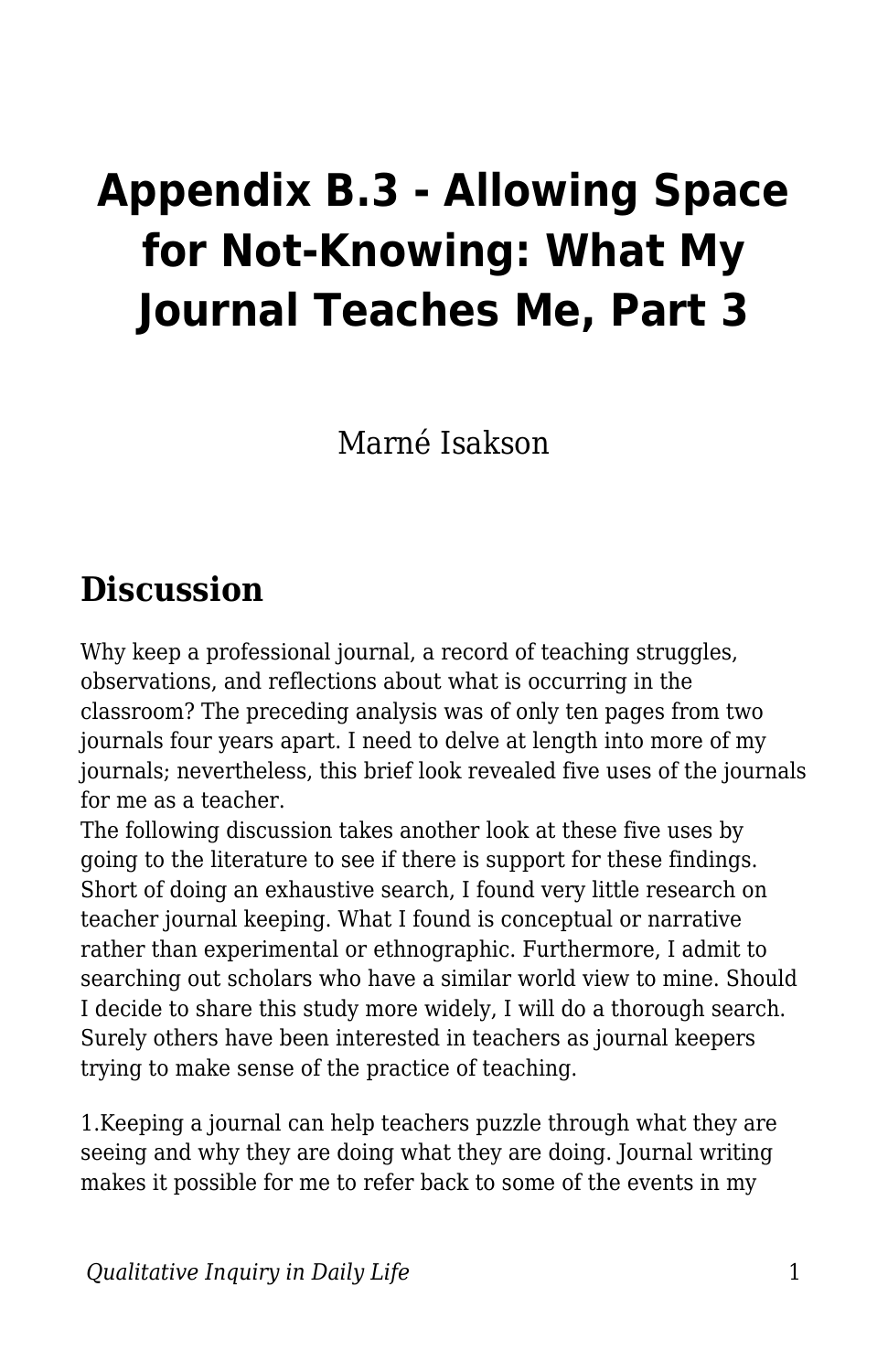classroom and my thinking about those events so that I learn from those experiences over time as well as immediately for tomorrow. "Writing about what happened each day, thinking about why I made specific decisions and responded as I did, has allowed me to reflect anew" (Newman, 1991, p. 341). Writing is a way to place hold my "kid watching" for later reflection that may lead to insights about how to support learners or to revelations about underlying assumptions that deserve celebrating or that need changing or augmenting. I know from first hand experience what Henke (1990) means about the pressures of teaching too often causing us to get through the day, sometimes mindlessly. I have likewise experienced the power of the pen in helping me reflect, conceptualize, and gain courage to experiment:

Teaching is such a busy profession that it is easy to fall into the habit of "just doing" without thinking about the doing. Active learners, however, need to reflect, conceptualize, and experiment. In order to learn about teaching, then, we needed to build in time and tools that facilitate the process& The professional journal seemed an ideal place to begin (p.283).

A journal can be a conversation with my evolving self. Mary Snow (1990) wrote that we need to role-play ourselves into being the new kind of teacher we visualize. We need a period of self-regulated practice (p.277). A journal can help me work through my learning in these novice situations. Even though I have taught since 1968, situations occur daily where I am a novice, doing things for the first time. So learning and making sense is always what I am about. I suppose I will always be in a period of self-regulated practice–perhaps that is what being in "professional practice" should mean. I have other compelling reasons to write. I find myself agreeing with the following authors quoted by Donald Murray (1990, pp. 4-9):

**Edward Albee** "I write to find out what I'm thinking about."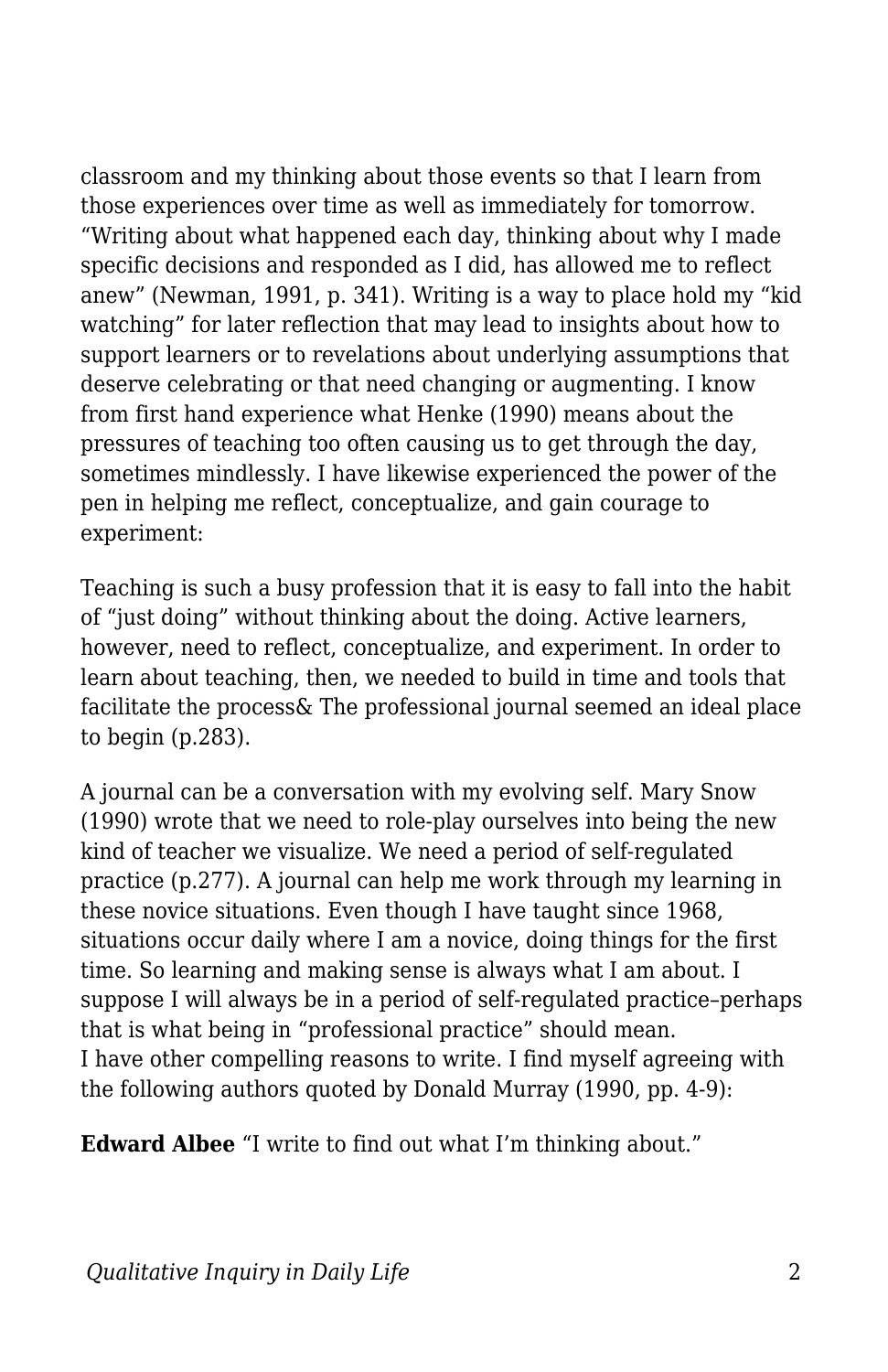Something is under my skin about a situation in a class, such as Tom's phenomenal progress during that first month of school in 1985. I need to write about it to discover what it is about the situation that keeps stirring up my thoughts. **Joseph Conrad** "I don't like work — no man does — but I like what is in the work — the chance to find yourself." Writing is a chance to find myself as a teacher, care-giver, scholar, person.

Keeping a notebook is one way to keep in touch with our past and present selves. A notebook, a diary, or a journal is a form of narrative as well as a form of research, a way to tell our own story, a way to learn who we have been, who we are, and who we are becoming. We literally become teachers and researchers in our own lives, empowering ourselves in the process (Cooper, 1991, p.98).

When I feel stretched and stressed, when I am feeling dysfunctional as a teacher because of trying events, or when I flit around not knowing my purpose, I know it is time to put pen in hand-somewhat like Ismael's need "to get to sea as soon as I can":

[sailing about a little and seeing the watery part of the world] is a way I have of driving off the spleen and regulating the circulation. Whenever I find myself growing grim about the mouth; whenever it is a damp, drizzly November in my soul; whenever I find myself involuntarily pausing before coffin warehouses, and bringing up the rear of every funeral I meet; and especially whenever my hypos get such an upper hand of me, that it requires a strong moral principle to prevent me from deliberately stepping into the street, and methodically knocking people's hats off–then, I account it high time to get to sea as soon as I can (Melville, 1959, p.28).

**Herbert Gold** "I write to master my experience."

I write to make sense of my experience and to make it serve me to improve my teaching and student learning.

**Wallace Stegner** "We do not write what we know; we write what we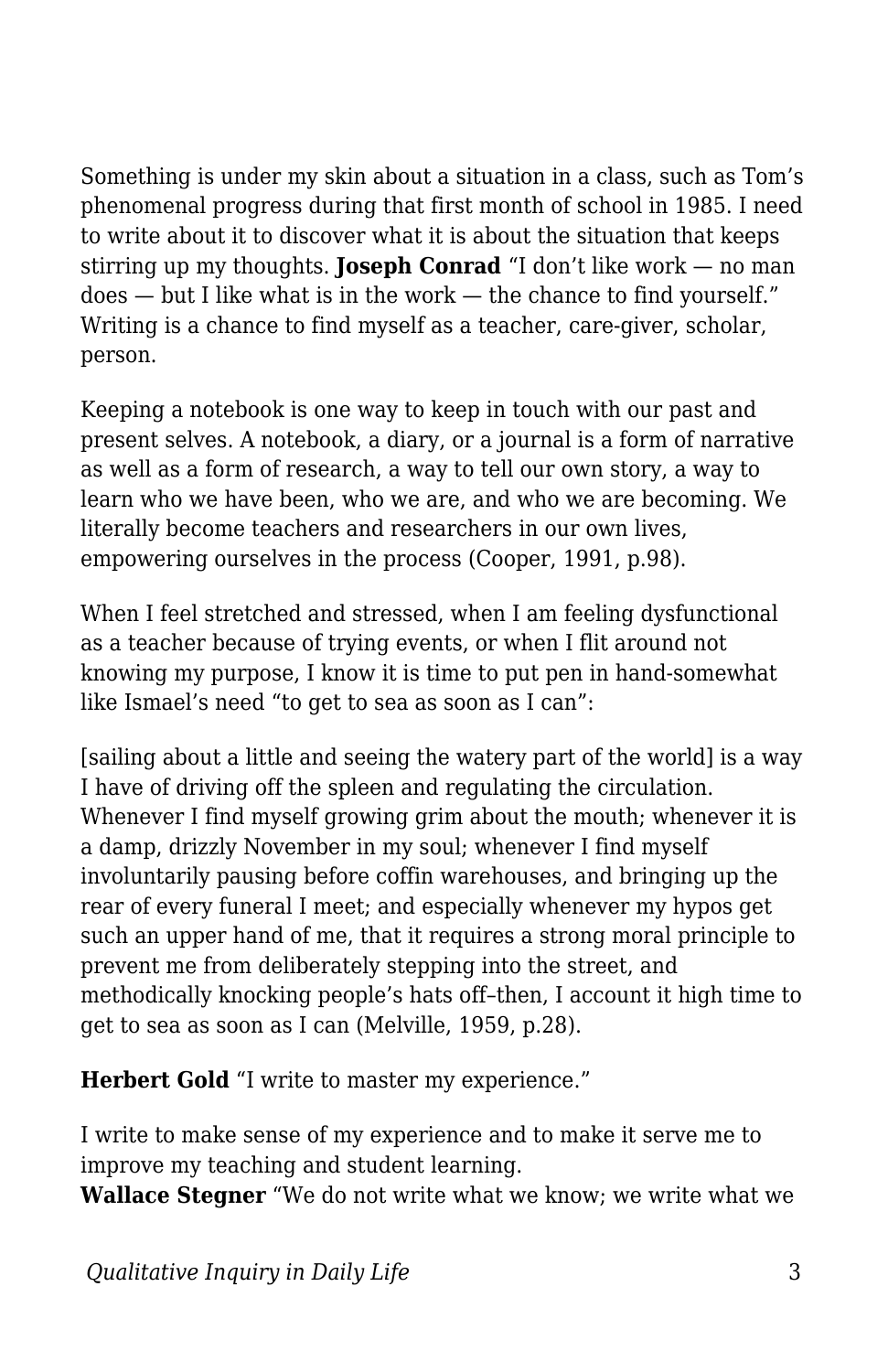want to find out."

True, entry after entry reveals that I write about the anomaly, the puzzle, the thing I most want to understand. For instance, I flipped open a journal to page 93. The date is January 29, 1990, and I see myself trying to deal with anomalies such as:

–"Where had she heard it? Who? What had they said?"

–"Steve is on his second book recommended by his father. I can't tell if he's enjoying them or not. I hear mixed messages. The first Trump he quit. Now he's reading Iacocca. `I think he wants me to be a businessman.' But one of his letters told how boring it was. . . .He wrote flippant letters. Why?"

–"Natalie came after lunch to ask if she could check out two books for the weekend. What is her background? Why such an avid reader [and yet does so poorly in English classes]?"

–"Jennifer went to the library and checked out a new paperback. She's enjoying it. Is this the first book someone else hasn't recommended to her?"

These questions were nearly all addressed later, evidence that they guided my observations.

Harste, Woodward, and Burke (1984) created a theoretically based view of the language arts curriculum, rooting instruction in theory. What is known about language learning should be meshed with what is known about the language learners in order to provide instructional support for the learner. A teacher could ask, "In light of what we know and how these language users are performing, what curricular support should I provide?"

Implicit in the paradigm is a call for conscious awareness, for metaresearching and meta-teaching examinations of what one believes about language and language learning. What a teacher or researcher believes in these areas constitutes a set of relations upon which behavior is organized. . . .The paradigm argues that all research and teaching in the language arts, whether examined or unexamined, is theoretically based, and that researchers and teachers owe it both to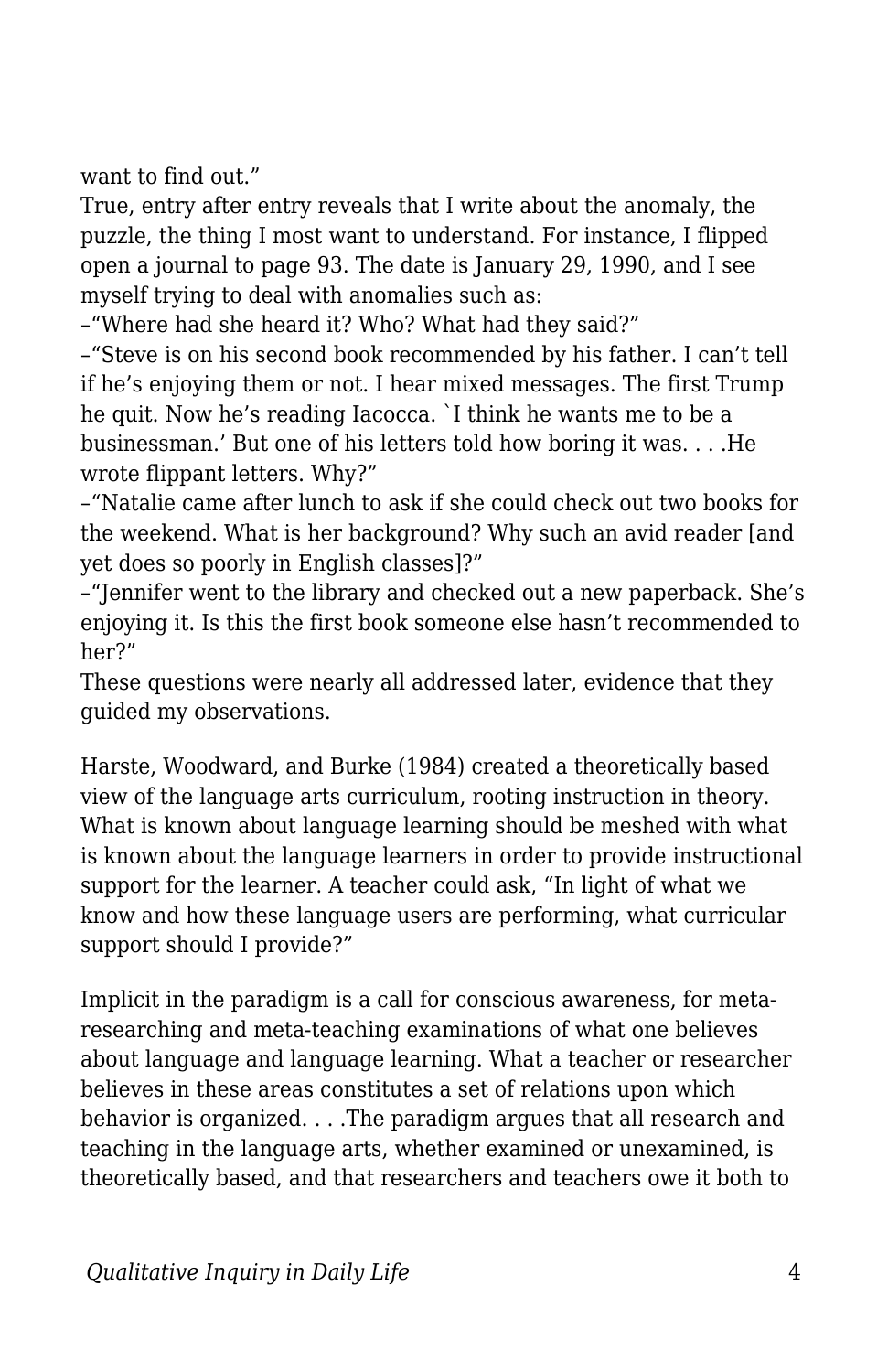themselves and to the profession to lay out what they perceive to be key relationships in language learning (p. 224-225).

These arguments tell me to think about and learn about the reading process, be a careful kid watcher to determine how the readers in my class are performing, and then decide how to support their learning. This is backwards from the usual of going in with pre-set lesson plans to thrust upon kids no matter what and then test to see if they "learned." Nancie Atwell (1987) finally gave up her lesson plans, her marvelous "creations," and by so doing became a learner in her own classroom:

I learn in my classroom these days because I abandoned that creation. I had to. I saw that my creation manipulated kids so they bore sole responsibility for narrowing the gap, and my students either found ways to make sense of and peace with the logic of my teaching, or they failed the course. In truth, it was I who needed to move, to strike out for some common ground. I learn in my classroom these days because I moved, because the classroom became a reading and writing workshop, a new territory my students and I could inhabit together (p.4).

Oh, this is hard to do, to break away from the security of having everything planned and to take the cues from the students. The journal becomes my security. It place holds my frustrations and my anxieties and my vacillations so I can deal with them. As I go back to the entries later, a transformation has taken place–the frustrations have become fascinations. Inquiry supplants anxiety and off I go on the adventure of another day in the classroom.

So writing about my classroom experiences extends my awareness and understanding of why I do what I do in my professional life:

This is no self-indulgent navel-gazing exercise. It is a serious exploration and examination of the roots of our beliefs and practices which has the potential to lead us to greater insight, confidence and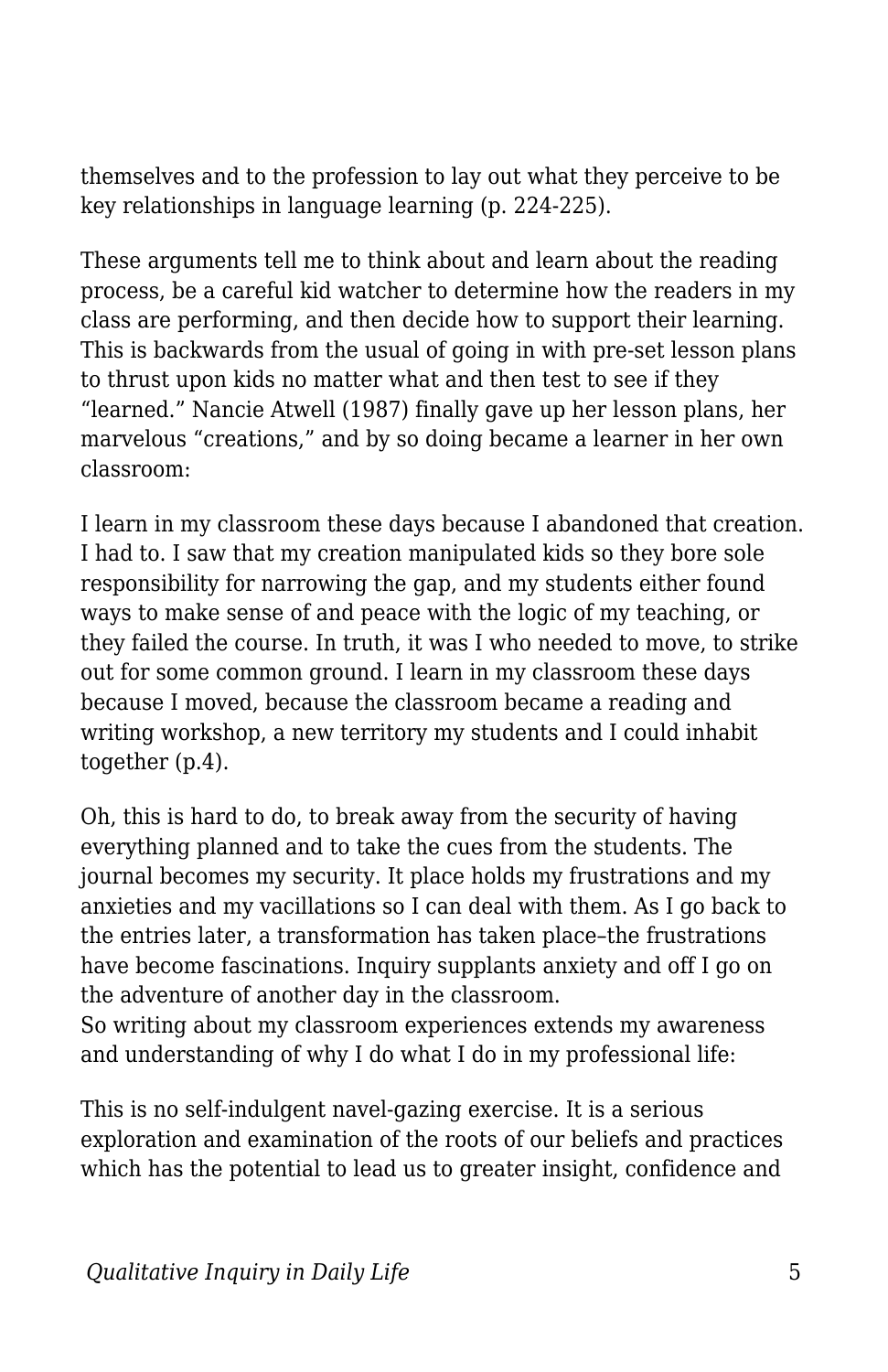control over our work. If we are unaware of the forces that shape our actions, we are doomed to work within them and remain without options. If knowledge is power then perhaps personal knowledge is the greatest (and most practical) power of all. (Nielsen, 1991, p.1)

Margaret Voss (1988), a writing specialist for a school district, started keeping two journals: a classroom journal listing ideas and questions, summing up feelings, reviewing past experiences, and documenting new knowledge; and a double-entry academic journal as part of a course project with field notes on the left and analysis, reflections, feelings on the right. She studied her journals to find out what she could about herself as a learner. "My discoveries not only clarified the processes and strategies that I employ as I learn, but led me toward new processes in my teaching" (p. 669). "My journal writing not only led me to discoveries about how I learn; it helped me learn" (p.672). She gave the example of how her procedures for interviewing improved because of the reflecting and analyzing she did in her journal.

As I write about my experiences in the classroom, describing the situations and the students, the transactions come into focus, take on added meaning, and become the object of thought. "When a practitioner becomes a researcher into his own practice, he engages in a continuing process of self-education" (Schon, 1983, p. 299). Through reflection in my journal I can evaluate the events of my classroom and learn from them so I can better support learners:

…such evaluations should be providing continual feedback to the teacher's construal of the situation which, ideally, will result in modification of that construal in ways which will permit ever more successful teaching acts. This process of feedforward and feedback is characteristic of what Donald Schon (1983) characterizes as "being in conversation" with the situation "so that his own models and appreciations are also shaped by the situation. The phenomena he seeks to understand are partly of his own making; he is inthe situation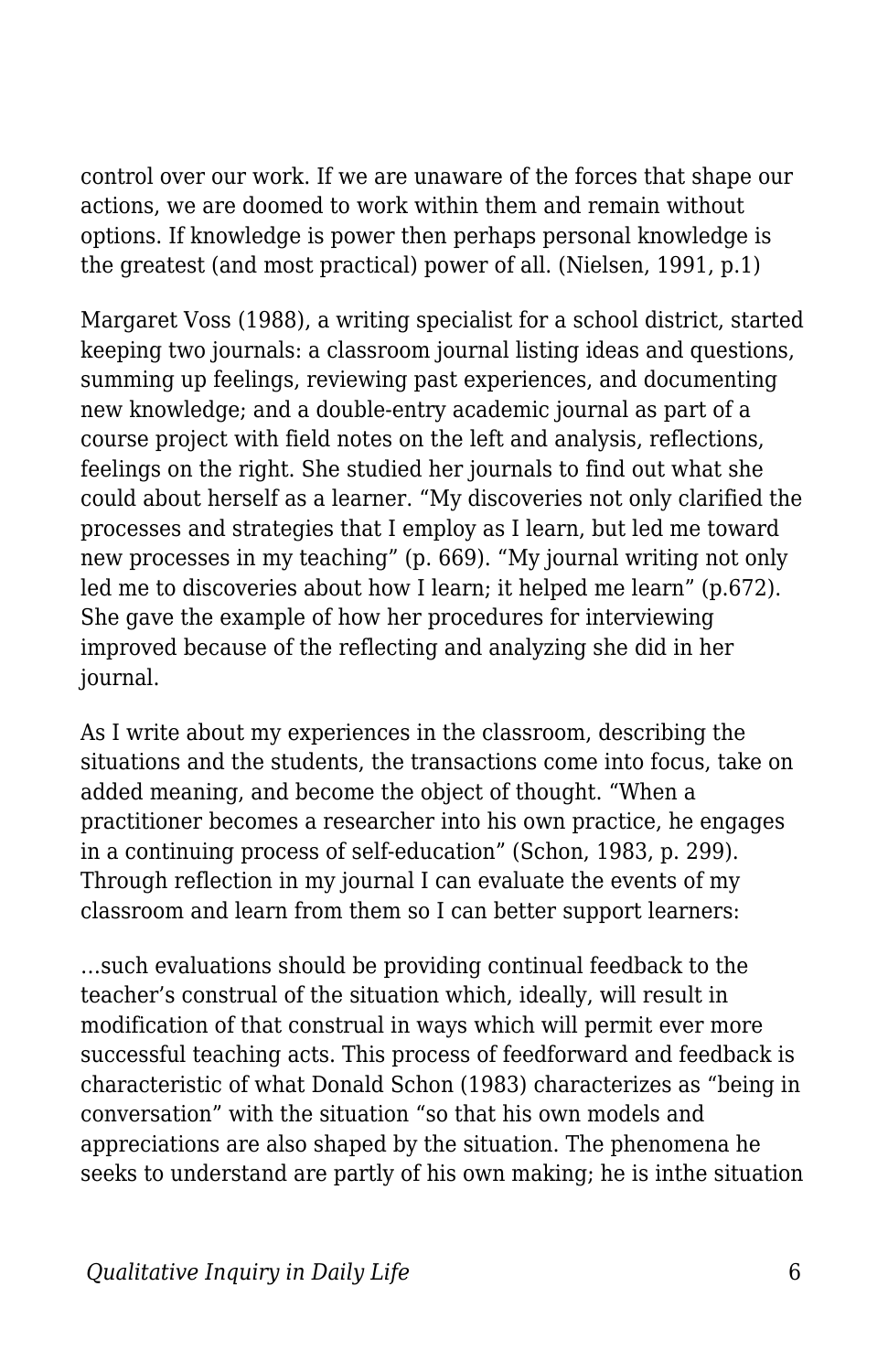he seeks to understand" (p. 151, his italics). . . &What we did think we could identify. . .was the one essential ingredient they [new teachers] would need to keep on getting better: the capacity to learn from their teaching by being in continual conversation with it….Teachers can continue to grow by inquiring into their own practice….Teachers will never be sufficiently autonomous to free ourselves from the packagers and the testers until we can demonstrate to each other and to the public that we know what we are doing. Reflective practice involving inquiry can provide the strongest possible basis for such af assertion (Mayher, 1990, p. 283).

Writing in my journal often helps me see the need for more information which at times only students can provide. (Notice how that is true for the questions I listed from my journal above– 1/29/90, p.93). "Often teachers are curious, wondering about things for which they have no immediate answers. Those answers often lie with the students — if only we'd ask them" (Huntsman, 1990, pp.40-41). Writing about answers I need often gives me the courage to be the learner and ask students to be the teacher, teaching me about them. Courage? Indeed, for I must give up "the rewards of unquestioned authority, the freedom to practice without challenge to our competence, the comfort of relative invulnerability, the gratification of deference" (Schon, 1983, p. 299).

In my reading class I desire so much to help these often reluctant readers come to the joys of books that I can become overzealous or forceful. The journal is a place to reflect upon the best way to be a subtle influence which, of course, must be an invitation and not a manipulation:

Motivation for growth and the direction of growth are the responsibility of the individual teacher/learner….What we recommend is a cycle of reflection, planning, action, and observation, which may begin with any one of these stages and continue indefinitely (Jones, 1990, p. 56-57).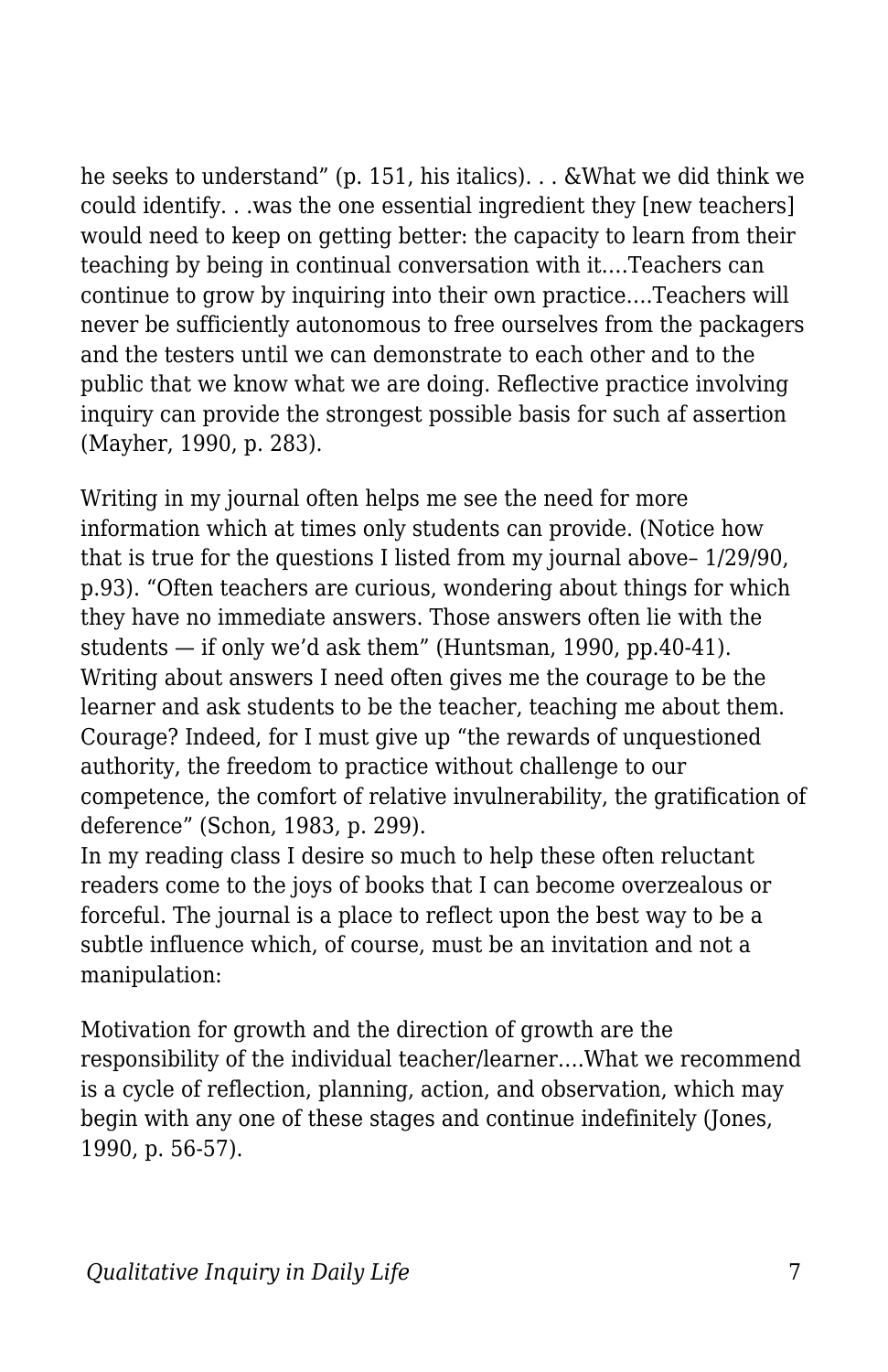2.Keeping a journal helps teachers keep track of what has been done and what needs to be done — BOOKKEEPER.

Though important for orchestrating events and bringing about order, this is the most mundane and an obvious use of the journal3 therefore, it will be skipped as part of this discussion.

3.Keeping a journal helps keep teachers fired up and trying–CHEERLEADER.

Self-talk helps a lot. Some of my journal entries are pure pep-talks, to gear myself up for what lies ahead or to keep myself going when the going is tough. Notice the coaching and cheerleading in the self-talk of this journal entry:

89F-p2-8/21c: I'm starting this year out feeling nervous because more than ever before I'm determined to move with the students, grab unscheduled opportunities, and follow their lead. I'm also committed to more "authentic" reading and writing. It's scary because each day is an unknown. It also hold the most exciting possibilities. –Go for it, Marne'.

Sometimes things happen that I want to share, but doing so might be too strong for the delicate relationship with a particular student and an outside colleague probably wouldn't understand or be interested, so I talk it through in my journal. Joanne Cooper (1991) expresses this use of the journals for me:

Journals allow us to examine our own experiences, to gain a fresh perspective, and by that means begin to transform the experiences themselves. I was startled by the power of this process. . . .It is through telling our own stories that we learn who we are and what we need (p.99).

It is interesting to me that I gain sustenance from rereading my journals. I am not sure why. Perhaps the stories remind me what I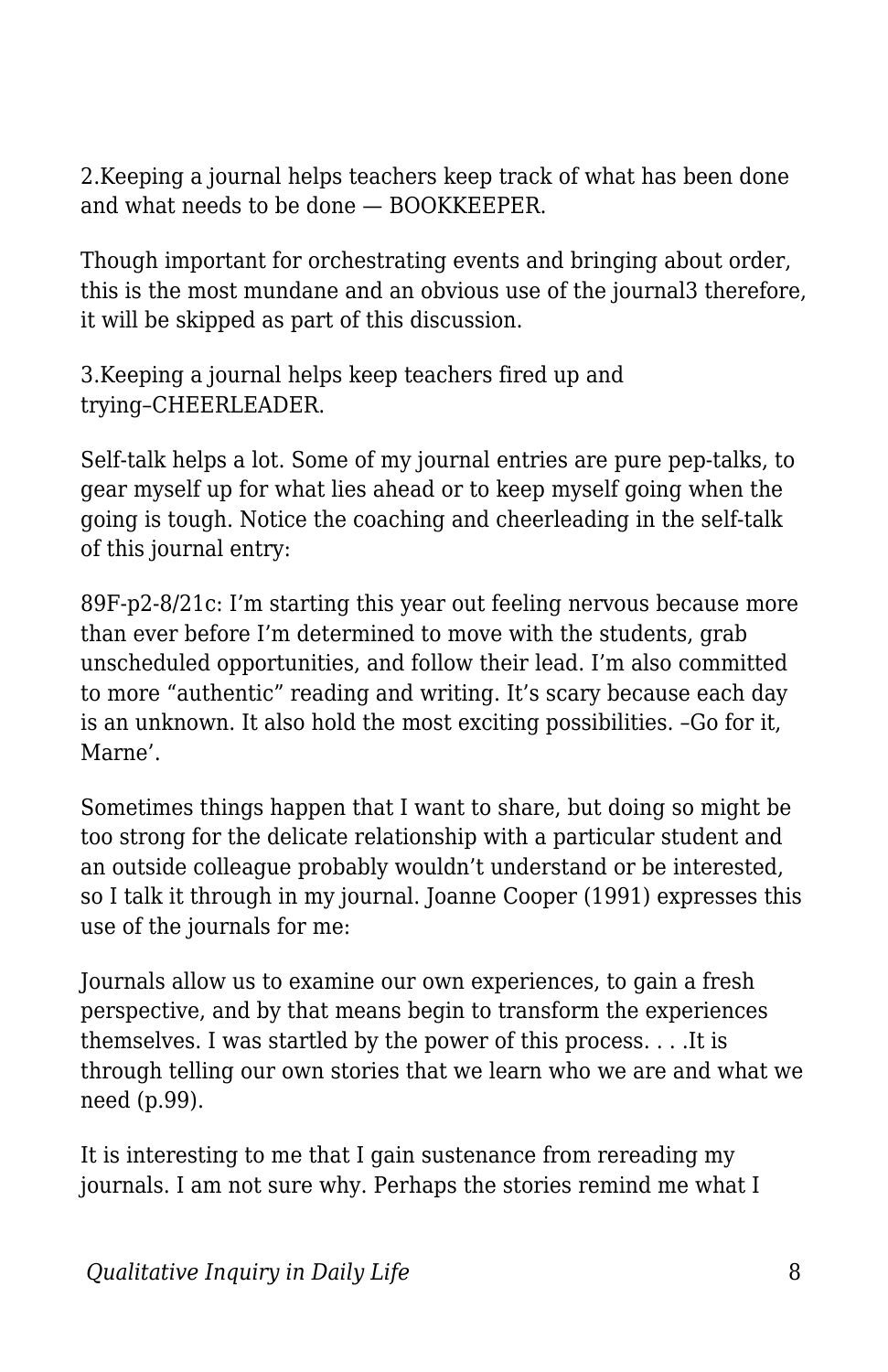have been through and that I can continue with renewed vigor and confidence.

Telling our own stories is a way to impose form upon our often chaotic experiences (Grumet, 1988) and, in process, to develop our own voice. Listening to our own stories is a way for us to nourish, encourage, and sustain ourselves (Howe, 1984), to enter into a caring relationship with all the parts of our self (Noddings, 1984) (p. 97).

Writing in a journal is. . .a way to attend to the self, to care for and to feed oneself. It can be a place to dump anger, guilt, or fear instead of dumping it on those we love. It can be a place to clarify what it is we feel angry or guilty about. It can be a place to encourage ourselves, to support ourselves, in working through that anger or guilt, and it can be a place to transform silence into language and action (p. 105).

In regard to this last point, I would like to share a poem from my journal. In it I vent my anger, my frustration, my concern, my wanting out of this situation. But, of course, I stuck it out. I submit that writing this poem helped. Through writing it, I discovered how to handle the situation for the month left of school, and it worked.

## **Crowther**

Crowther tears me apart.

*He shouts his profanities at me while screaming inside at his car accident, "This is a bull-shit class," "You're not fair," "You should do this and this not this and this."*

*He's on the brink*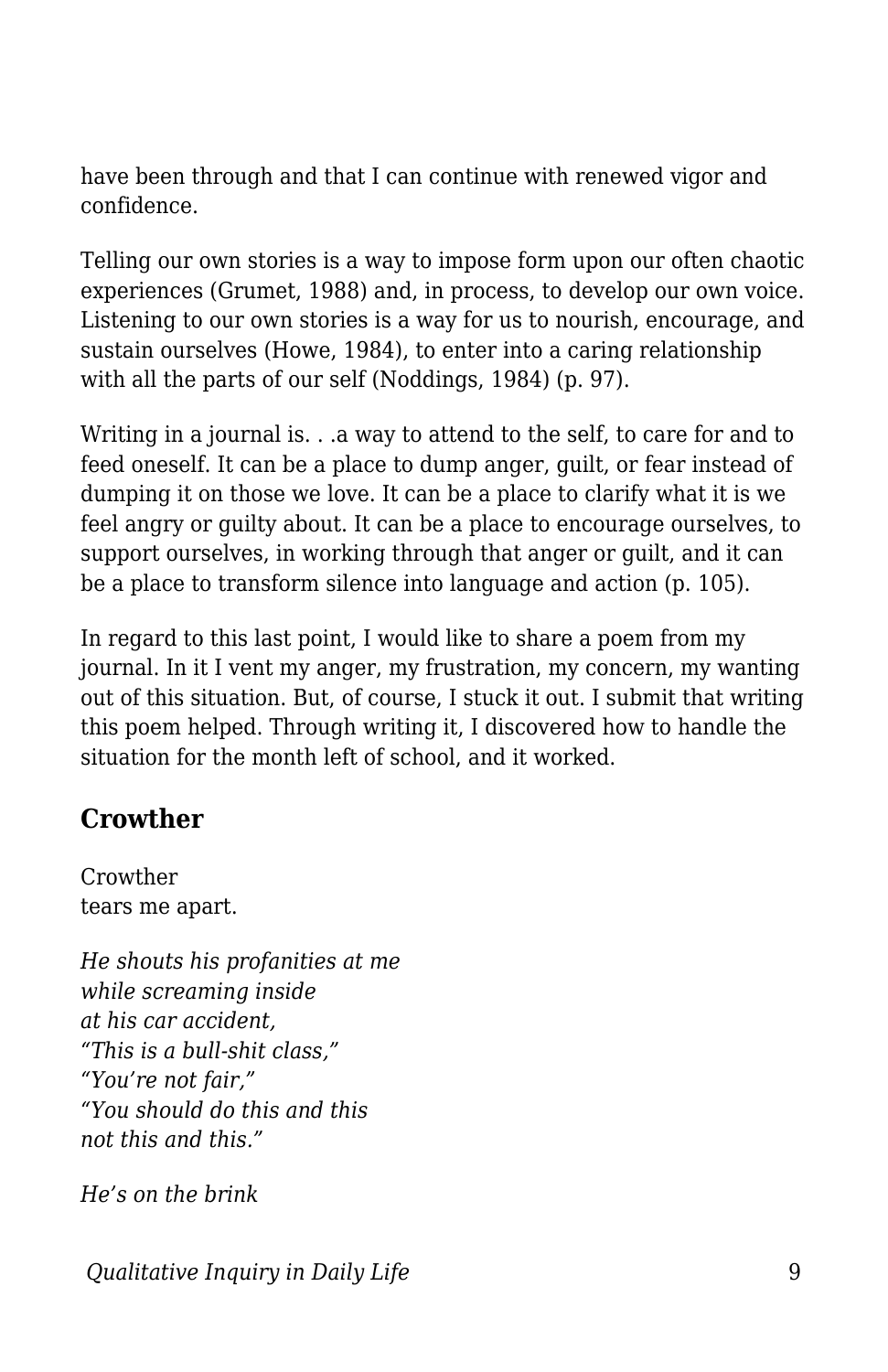*of violence, wrath, a semiautomatic gunning the room and all of us. He seethes. He festers.*

He's going to show US though (or himself). He'll be vastly wealthy someday and then… I'll regret asking him to remind me that he rereads, asking him to tone down his blue language, walking away when I can no longer take his abuse. I'll regret all that.

*I must learn not to take him on. It only enlivens his explosion and upsets me for HOURS, DAYS.*

*I must try to let him be invisible, to understand his white hot bitterness and not shovel in fuel, and not give him one more thing to dislike about himself, but give him a cool drink, even a doughnut of goodwill.*

*Or just let him be because he'd probably throw the water in my face and mash the doughnut to crumbs with a thousand pounds of his rage, "Don't touch me!" Crowther*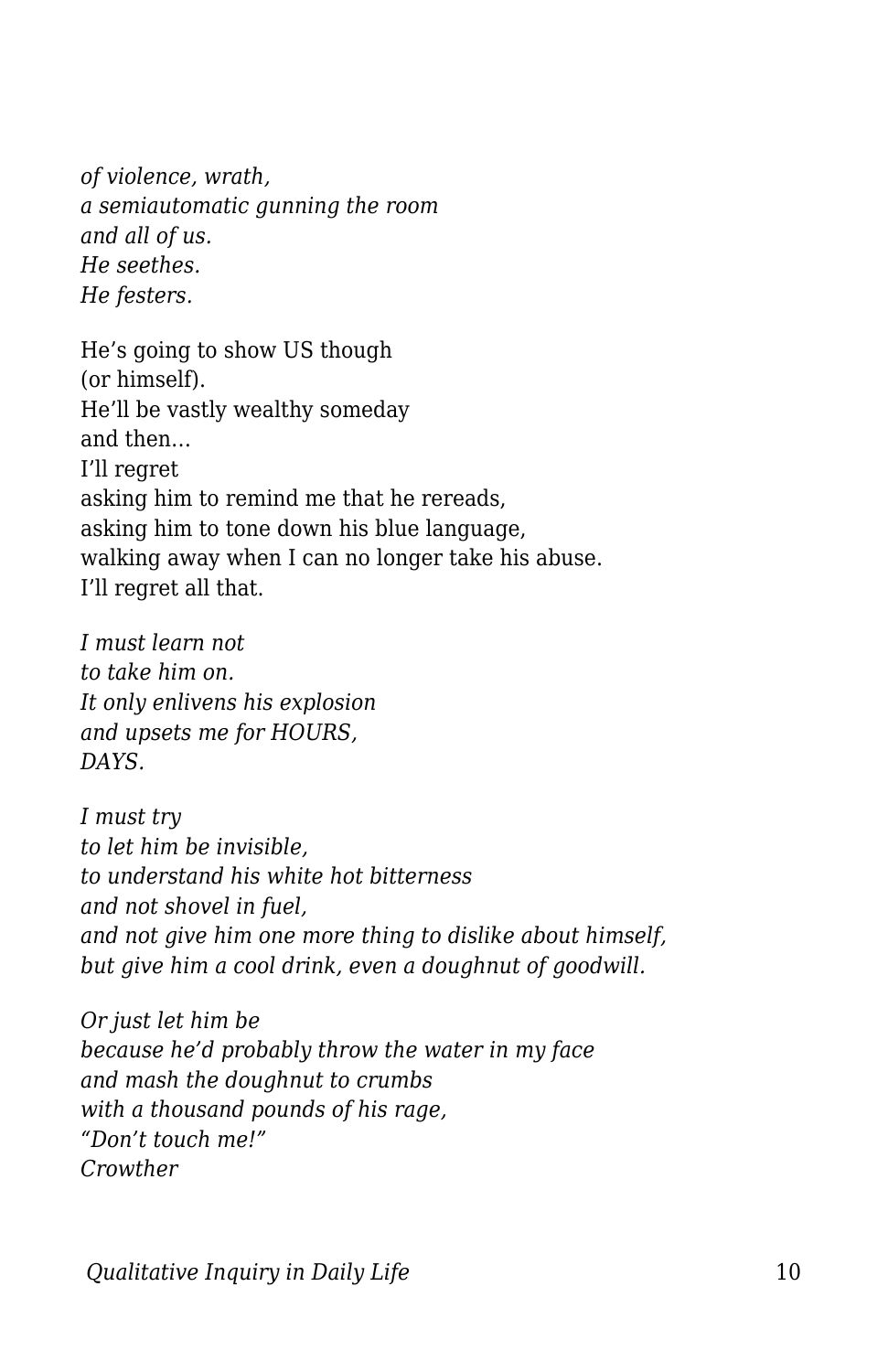*tears me apart. When will it end? How can I help it end?*

*Another month of this seems an eternity.*

This poem, written when I was feeling crushed by frustration, helped me understand what I had to do (I had exhausted most other options). I asked him where he would most like to sit. He chose the corner gf the room, off by himself. Of course, I tried not to let him see how pleased I was with that choice. Then I let him vegetate. I did not initiate any dialogue with him; I avoided eye contact; I let him be invisible, requiring nothing of him. If he made a derogatory remark, I did not hear it. He did remarkably well under these conditions, so foreign to my usual ways. He turned in his weekly reading logs, brought his book and journal daily and used them faithfully, and was always on time. Furthermore, the next fall he made a special trip to my class to show me a letter he had received from Lee Iacocca because of a letter Crowther had written to tell Iacocca how much he had enjoyed reading his book and to ask him some questions. I guess I learned that sometimes the best thing to do is go against my principles. Yet in this case my overriding principle besides selfpreservation was to move with the kid, to help him to good works.

4.Keeping a journal helps teachers to react to their involvement in the language processes in the classroom and to provide a demonstration for other language learners–PEERLEARNER.

If I wanted students to write, I needed to be writing. "Something was immediately apparent: the writing [of Newman's students] was guarded and cautious. Their brief synopses lacked spontaneity and offered little insight into any connections they might be making….Something was lacking — I wasn't writing" (Newman, 1988, p.134). Part of my role as a teacher trying to increase literate behavior was to demonstrate such behavior myself. Something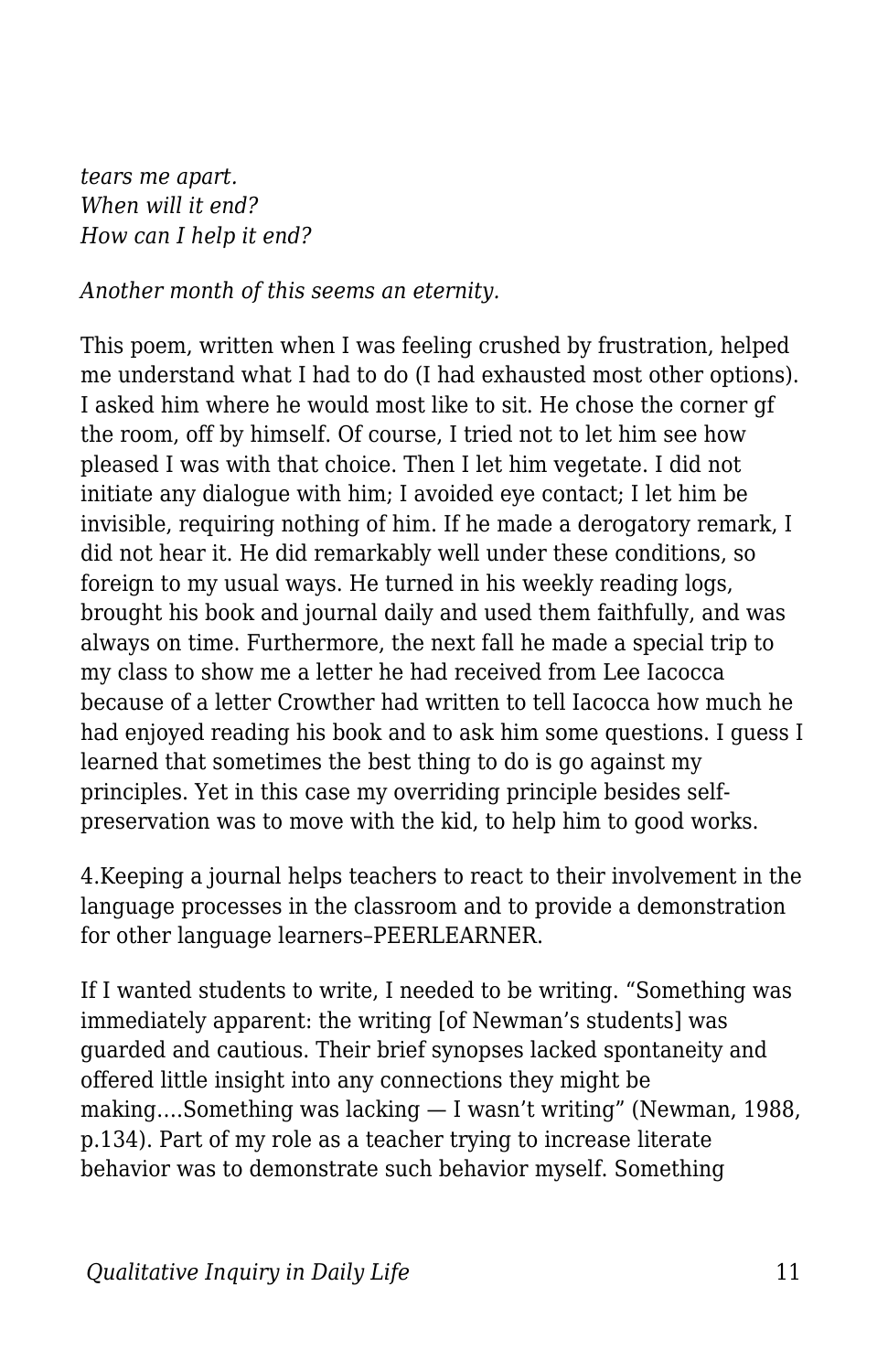interesting happened. What started out for the purpose of demonstration, became me, not something I was performing for the benefit of my students, though they probably did benefit even more so. Shirley Brice Heath suggests that the single most important condition for literacy learning is the presence of mentors who are joyfully literate people (1983). "Adolescents need teachers who demonstrate that reading and writing can bring tremendous joy to life" (Calkins, 1986, p.103).

In 1987 I had been reading Last of the Breed by Louis L'Amour while my students were reading silently. When it was time to write about their reading, I felt an overwhelming desire to write about what I had been reading, and I did. Up until that event, I had written with the students during that time but about my observations and reflections on the class. This time I wrote as a reader. I wrote in the form a letter to several students who were fans of L'Amour. They wrote back. The experience was so enjoyable that I began writing regularly to students in a separate journal about my reading (Isakson, 1991). I was glad to discover this naturally from a authentic need as a reader. Atwell (1987) shows herself as a reader and a writer to her students:

I put my true authority on the line from the very first day of school: `I'm a writer and a reader. Writing and reading and teaching them to you are my life.'….My reputation as a teacher depends on the importance I place on writing and reading, how my passion informs my teaching, and how I invite kids to share that passion" (Atwell, 1987, p.48).

Reacting authentically to my personal reading and writing can have a strong effect on my students, I believe. So does Frank Smith (1990):

The development of thinking depends on the company we keep…. The development of how we think is affected by how we see people around us behave, and by the role we see for ourselves in their activities….People become thinkers who associate with thinking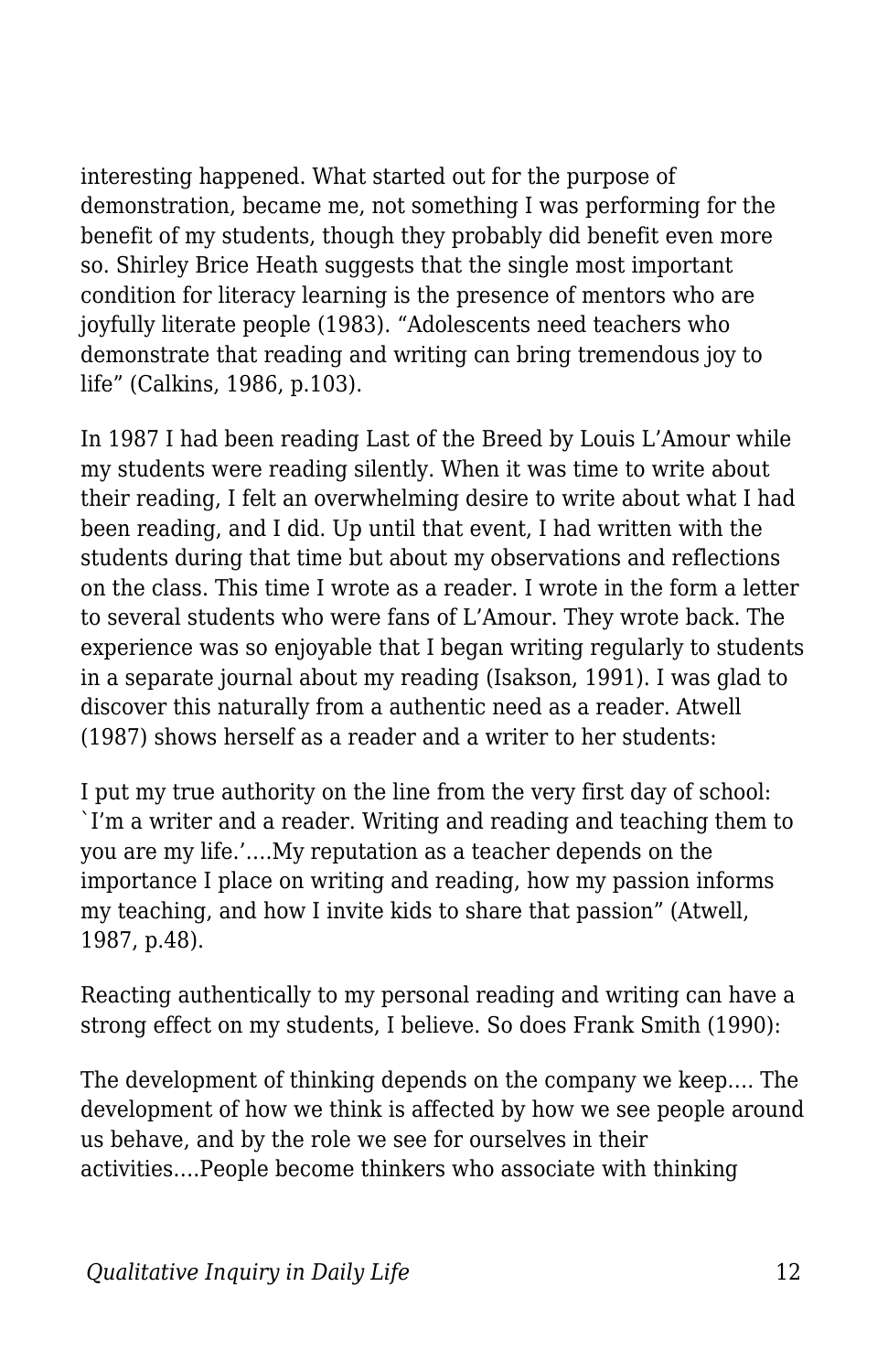people, including the thinking people who can be met through literature and art (p. 125).

If they see my thinking, if I engage them in thinking with me and with the community of thinkers in the classroom, they will be affected for good by this company they keep. Furthermore, I need to see what my students are going through from the inside out. I need to be reading the kinds of books they are, writing in genres my students are, and pondering the processes I go through in order to talk about reading and writing with insight and credibility. "The quality of teaching can only be enhanced when teachers think through the question of the nature of the learning process they want to promote in students" (Blue, 1981, p. 20).

The journals are tools for making visible my processing as well as the joys and challenges of my reading and writing.

5.Keeping a journal helps teachers see students as individuals so they can support optimal learning–MENTOR/FRIEND.

I wrote in my journal to learn from my students by trying to make sense of what I was seeing in my classroom. I had heard of Lucy Calkins who had done an ethnography studying one child (Calkins, 1983). I had heard of the Graves, Sowers, Calkins NIE project where they observed sixteen children for two years in classrooms in the processof writing in order to discover how children develop as writers and how schools can help (Graves, 1983). These folks were actually watching students and learning how to teach from them. Yetta Goodman's "kid watching" has had a big impact on me (Goodman, 1978). The notion that I could learn how to teach by watching the kids instead of leaning on "experts" or finding "programs" was an empowering idea for me.

"When I stopped focusing on me and my methods and started observing students and their learning, I saw a gap yawning between us — between what I did as language teacher and what they did as language learners" (Atwell, 1987, p.4). I discovered this also.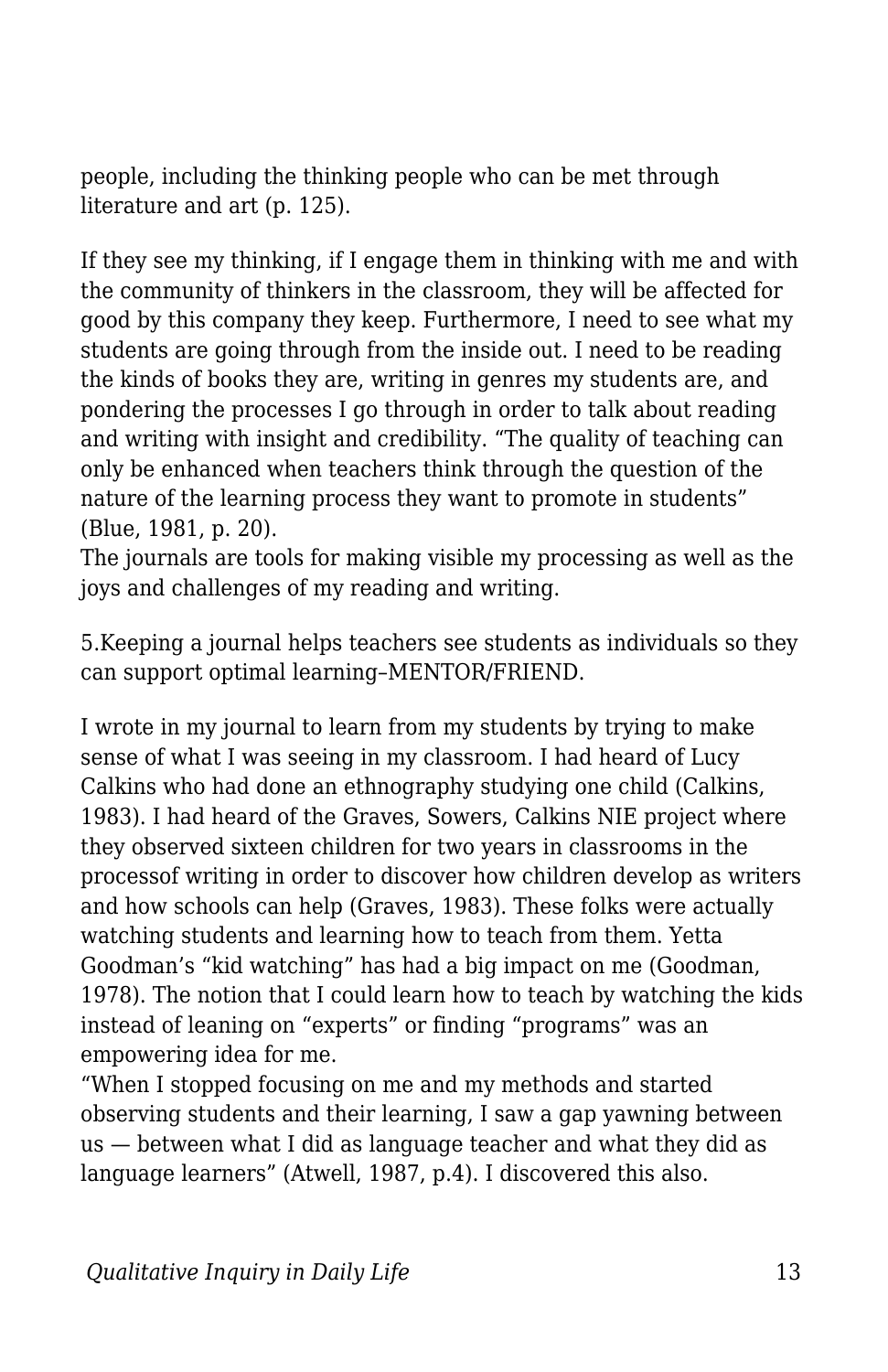Moreover, writing down observations helped individual kids jump out of the crowd and into my focus. Insights would come or sometimes the opposite would happen, and I felt uncertain and confused about what to do to support a learner. I kept thinking about the situation, however. The only things I could think to do at times were to "interview" the student to try to understand events from his/her perspective and then to collaborate in coming up with an answer. Perhaps this was the best thing to have done:

We have much to learn by using the child as our theoretical and curricular informant. "The Child as Informant" is our call to the profession to go beyond kid watching to the active examination of current assumptions about language learning and instruction" (Harste, Woodward, Burke, 1984, p. xvii).

Voss (1988) learned about the learning of her students by writing down her observations of their learning. "When most of the first graders in one class suddenly began collaborating with each other on original stories, I wrote about it in my journal and discovered some of their discoveries — and became more aware of the kind of help they needed from me" (p.673). Likewise, my journals are filled with narratives about my students. Quite often these stories result in discoveries about how to support them, but always such entries help me see a real human being worth knowing and caring about–a valuable accomplishment given that I face well over a hundred students a day.

The above detailed discussion explicated the five uses I make of my journals, weaving in the experiences shared and the opinions expressed in the professional literature.